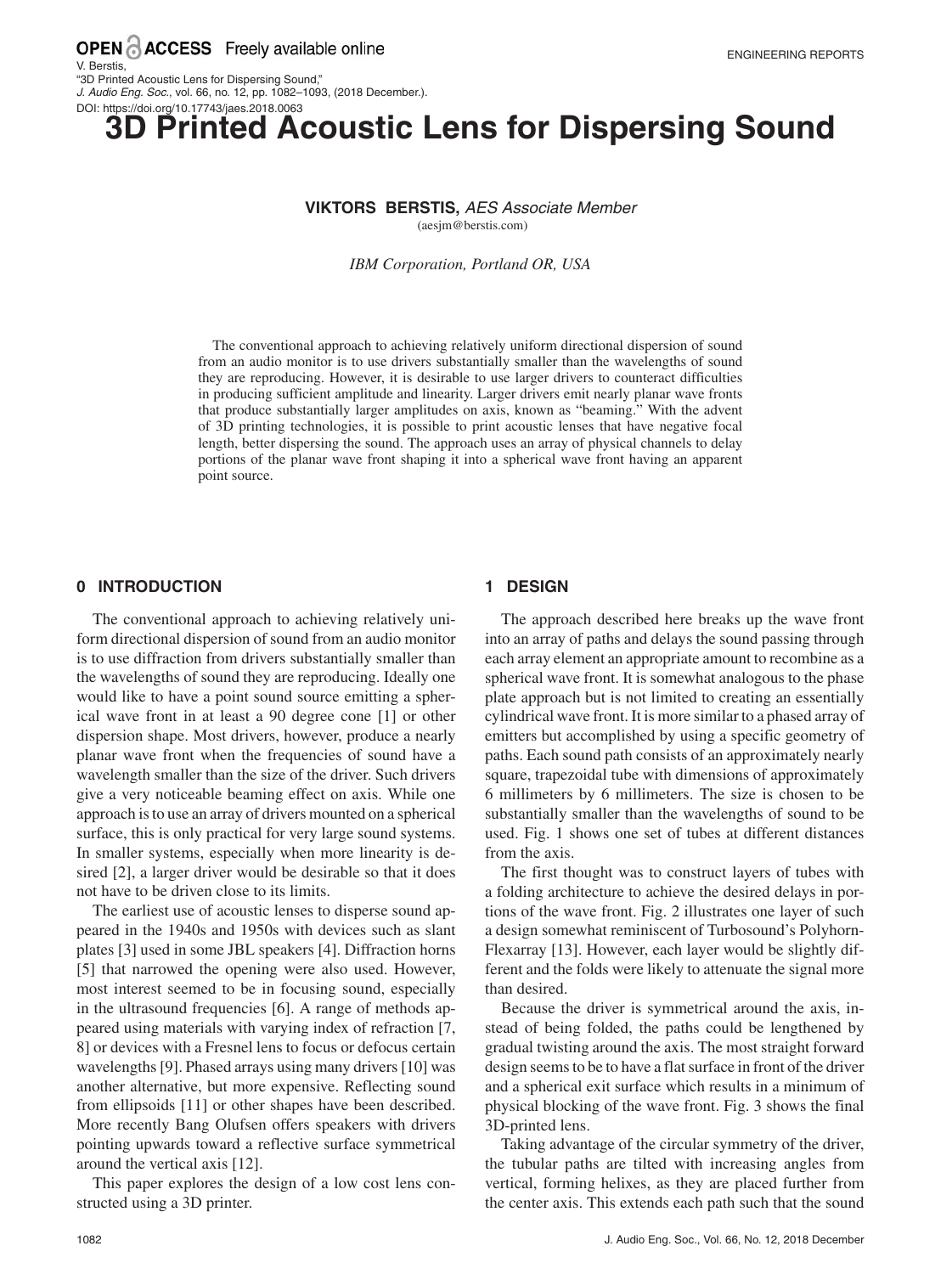

Fig. 1. Set of tubes of equal length at range of distances from axis.



Fig. 2. Initial idea to have custom layers of folded tubes.



Fig. 3. 3D printed acoustic lens.

is delayed the proper amount at the exit point to recombine with neighboring tubes to form the desired spherical wave front. Another way to imagine the structure is to think of a bundle of equal length flexible soda straws which would cover the front of the driver. Then each concentric layer is twisted around the axis. The soda straws will tilt and bend slightly. The tilts should be such that the openings form a spherical surface. Surprisingly the twist turns out to be the same angle around the axis for each concentric layer. If the exit surface were a different shape—flat, for example—the



Fig. 4. Calculation of the geometry of the lens tubes.

tube lengths and tilts would have to be adjusted accordingly to achieve the desired spherical wave front.

The calculation of the geometry is as follows. Looking at Fig. 4, the surface of the lens is spherical with radius R from the center of the flat area on the bottom of the lens. The exit point of any tube would be at height  $h = R \sin \theta$ . The tubes form a portion of a helix at distance  $r = R \cos \theta$  from the axis. The helix is flattened as shown by the rectangle in Fig. 4. All tubes have the same length *R* because the sound enters as a plane wave front on the flat side of the lens and exits as a spherical wave front on the spherical surface of the lens. Given  $h = R \sin \theta$ , the helical path of the tube projected onto the flat bottom of the lens has length  $c = R$ *cos* θ*.* Because *c* is the same as the distance from the axis *r*, the angle of the overall twist of all tubes is constant at *180c/(r* π*)* = *180R cos* θ */(*π *R cos* θ*)* = *57.3* degrees, or one radian.

The structure is generated by a computer program [see Appendix] that described the entire lens structure using about 1.1 million triangles (their coordinates and normal vectors) as a Standard Tessellation Language (STL) file. This file type is typically used by 3D printer software to describe objects to be printed. The 3D printer software slices the object into horizontal layers, in this case about 0.2 mm thick, and generates a G-code (RS-274) file that directs the XYZ motions and filament feed of the 3D printer. The printer melts the plastic material (acrylonitrile butadiene styrene—ABS) to a temperature of about 240◦C and ejects it from a nozzle with a 0.5 mm diameter hole to slowly lay down the material in threads, layer by layer. The printing process for this lens takes about two weeks of time on an upgraded, open-source Lulzbot TAZ-3 printer.

# **2 MEASUREMENTS**

#### **2.1 Wave Front Delay**

The goal was to measure if the lens converted the plane wave front into a spherical wave front. We first measured the wave front produced by the 10-inch sealed back driver (Beyma 10MCF400Nd) without the presence of the lens. A 150 hz square wave signal was fed into the driver.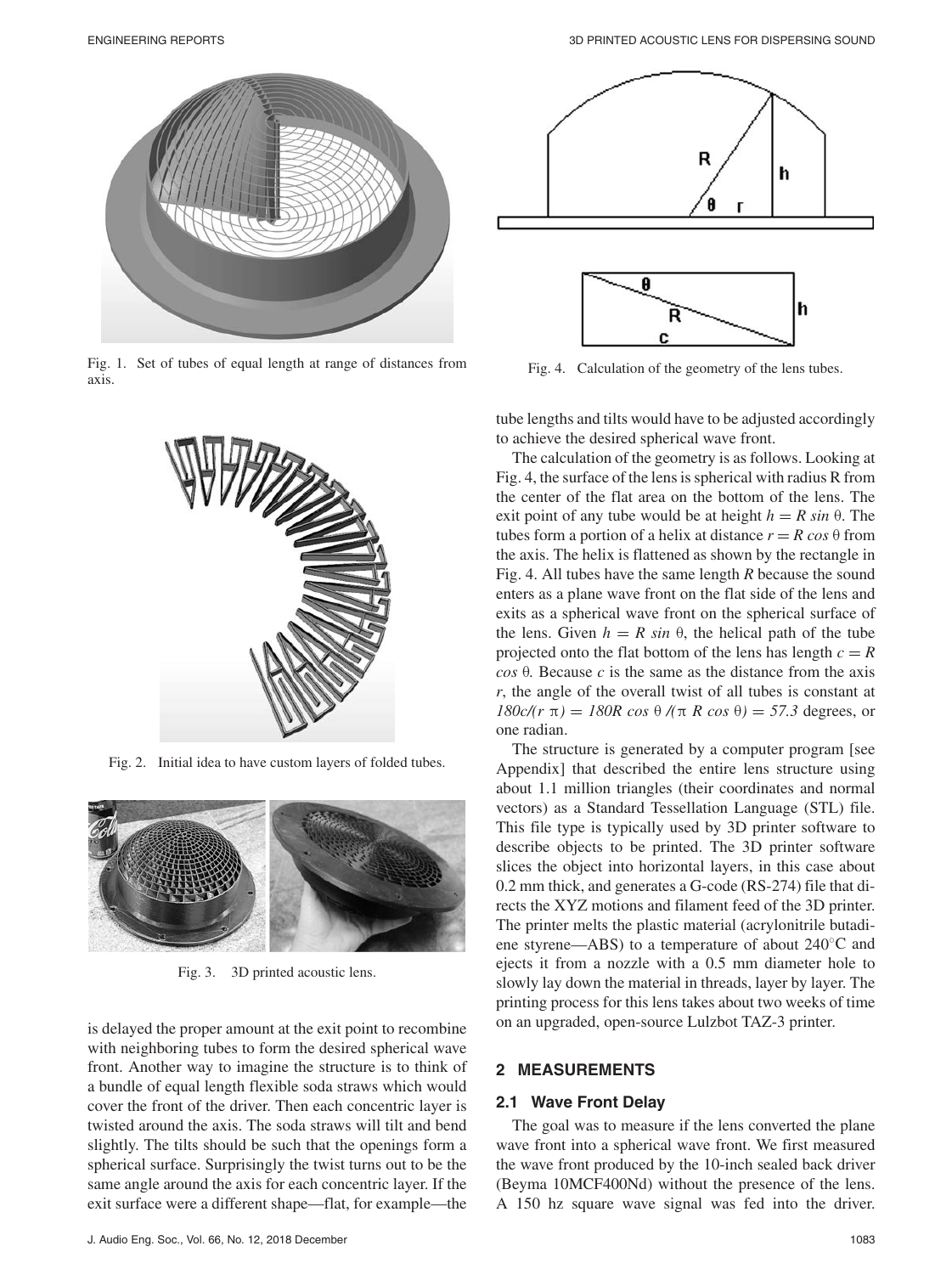Signal delay, milliseconds at 80mm from driver



25 1.640<br>50 1.640 50 1.640<br>75 1.640 75 1.640<br>100 1.640

Millimeters from axis



 $\bullet$  = measurement point

Fig. 5. Setup for measuring without lens (see Table 1).



Fig. 6. Square 150 hz input and driver response.



Fig. 7. Measuring delay by finding knee of response.

A measurement microphone (Behringer ECM8000) was placed at a distance of 55 mm from the front plane of the driver at several places in the plane parallel to the front of the driver as illustrated by Fig. 5. The knee of the leading edge of the rising signal received was observed using an oscilloscope (Figs. 6 and 7) to measure the relative delay with respect to a fixed point on the input signal at different distances from the axis. As shown in Table 1, the equal values show that the wave front is planar at that distance. Two measurements were made at a greater distance to confirm that the setup was able to properly resolve the difference in wave front arrival time.

Next, the acoustic lens was installed covering the front of the driver. The same square wave signal was used as input. The output wave front was measured at spherical

| Driver |
|--------|
|        |



milliseconds at 55 mm from driver

0 1.640 1.680

100 1.640 1.700

 $\bullet$  = measurement point

Fig. 8. Setup for measuring with lens (see Table 2).

Table 2. Relative delay with lens

| Angle from axis<br>in degrees | Signal delay,<br>milliseconds at 45<br>mm from lens |
|-------------------------------|-----------------------------------------------------|
| 0                             | 1.740                                               |
| 10                            | 1.740                                               |
| 20                            | 1.765                                               |
| 30                            | 1.785                                               |
| 40                            | 1.780                                               |
| 50                            | 1.780                                               |

Table 3. Response at 3 khz with and without lens.

| Degrees off axis | Sound at one meter<br>distance in dB (no<br>lens) | Sound at one meter<br>distance in dB<br>(with lens) |
|------------------|---------------------------------------------------|-----------------------------------------------------|
|                  | 0.0                                               | $-9.7$                                              |
| 15               | $-5.5$                                            | $-11.8$                                             |
| 30               | $-14.7$                                           | $-12.5$                                             |
| 45               | $-22.2$                                           | $-14.4$                                             |

positions at a radius of 170 mm from the virtual point source point of the sound as illustrated by Fig. 8. This was 45 mm away from the surface of the acoustic lens. The radius of curvature of the front of the lens was 125 mm. The approximately equal readings were consistent with an essentially spherical wave front as shown by Table 2.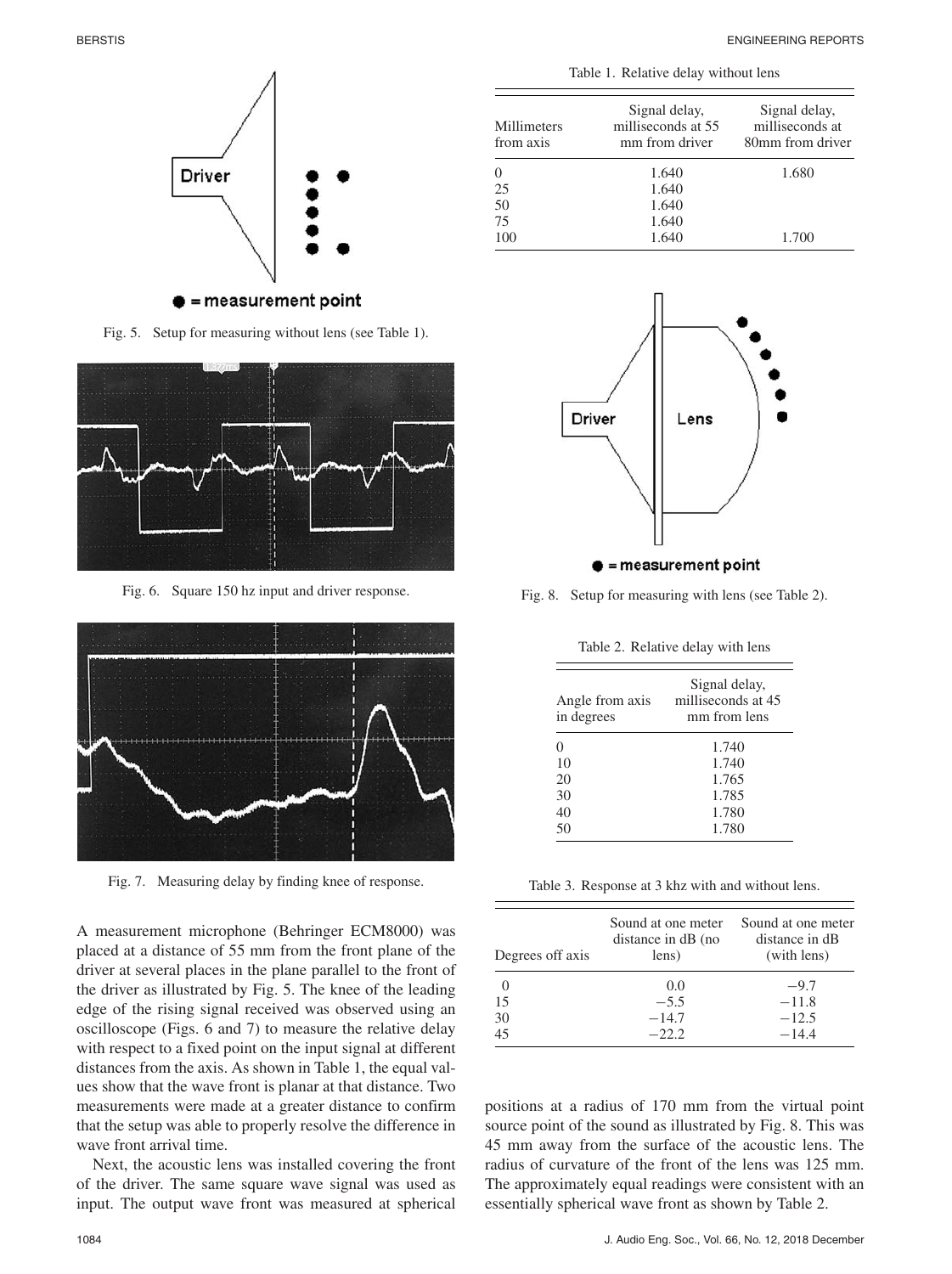

Fig. 9. Response at 3 hkz with and without lens.



Fig. 10. Schematic of wave front illuminator.

#### **2.2 Beaming Measurement**

We had brief access to a semi-anechoic chamber to measure the relative amplitudes of the signal at different angles from the axis, with and without the lens installed. The midrange driver's useful frequency range is about 300– 3000 hz. We chose to measure at 3 khz, the frequency at which beaming would be the most problematical. The microphone's distance from the driver was one meter. The measurements show a distinct reduction of on-axis beaming of the signal per Table 3 and Fig. 9.

#### **2.3 Visualizing of Wave Front Shape**

To illustrate the actual wave front being emitted, a simple circuit was constructed to perform a logical "and" function between the positive going input sine wave to the driver and the positive going signal received by the microphone as shown in Fig. 10. The LED is taped to the tip of the microphone. The overall volume is adjusted to just start to illuminate the LED. By moving the microphone to different positions, one can easily see the peaks and troughs of the virtual standing wave front created by the circuit. Ideally an x-y scan mechanism would be constructed using a stepper motor table that would position the microphone at an array of points in a plane and record the LED intensities. For expediency we simply photographed the wave front using a 30-second camera exposure set to f22 and ASA 800 while manually waving the microphone with LED, back and forth approximately in a plane perpendicular to the camera's axis. The wave front at 3 khz appears fairly flat without the lens



Fig. 11. Photo of wave front without lens.



Fig. 12. Photo of wave front with lens.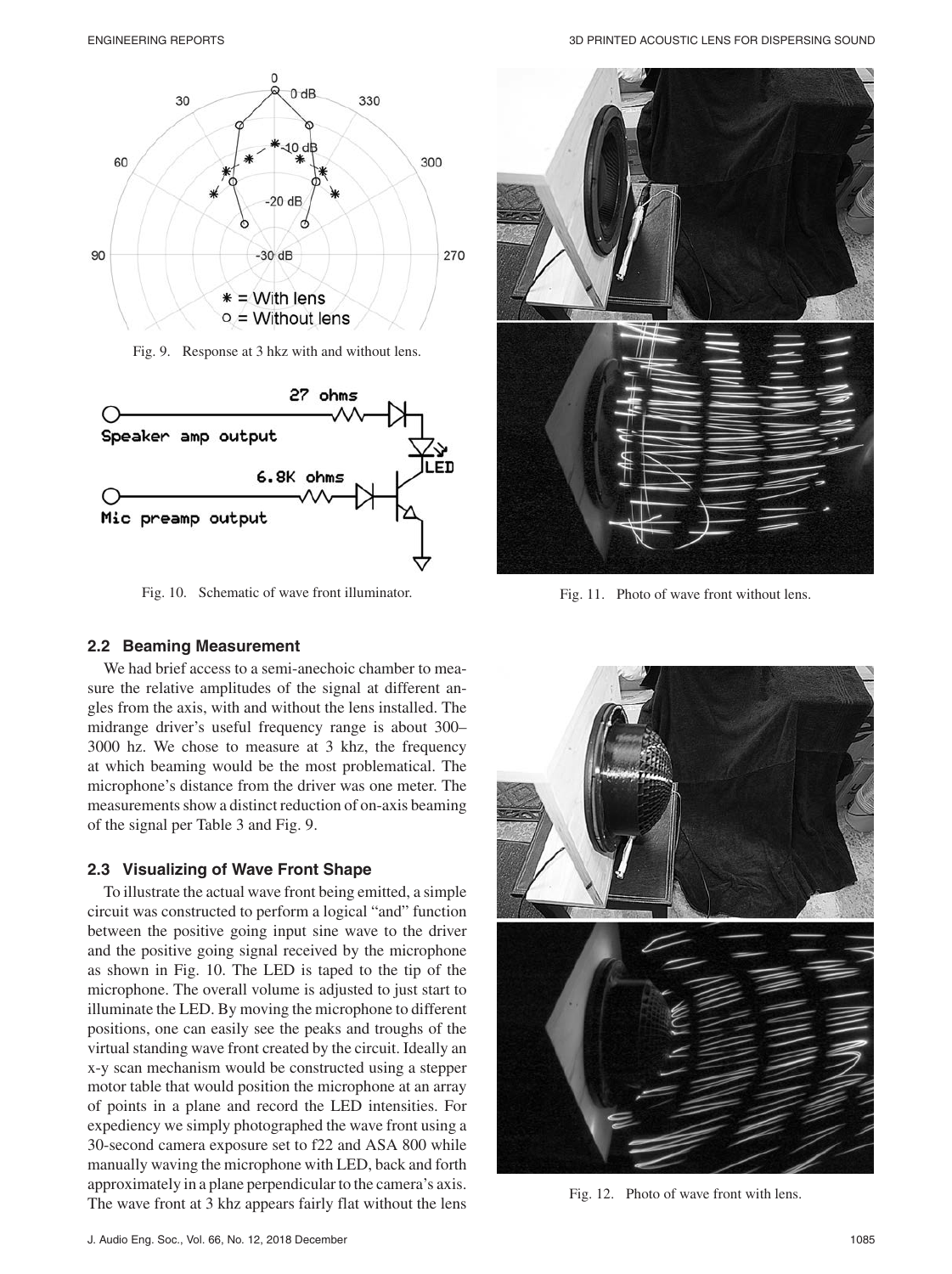

Fig. 13. Frequency response.

(Fig. 11) and curved with it (Fig. 12). The sound intensity is higher where the null bands are narrower. Where the hand motion was not perfectly in a plane, you can see a few lines where it should be all dark.

#### **2.4 Effect on Frequency Response**

We made a cursory measurement of frequency response with and without the lens on axis and 15 degrees off axis. This was not performed in a proper anechoic chamber and we noted that at higher frequencies slight placement changes caused rather dramatic changes in the curves. We will have to leave better measurements to others who have proper facilities and equipment. Fig. 13 shows our results. In the desired frequency range of 300–3000 hz, with the lens, the response is fairly similar on and off axis compared to not using a lens.

# **3 FUTURE INVESTIGATIONS**

As demonstrated by the measurements, this approach has potential to reduce the beaming effect from drivers. More careful measurement of the wave front emitted by the driver could be used to tune the design of the lens. Some of the sound paths through the lens could be lengthened or shortened to more precisely consider anomalies in the shape of the driver's emitted wave front. Likewise paths could be constricted or expanded in various ways to adjust for variations in wave front amplitude at different points. This lens approach may be particularly useful in reducing the pronounced beaming effects typical in planar speakers employing electrostatic membrane drivers, for example.

Although this lens was used as a dispersion device (somewhat analogous to an optical concave lens), the approach could also be used to focus a plane wave sound source. This would require a geometry that would need to delay to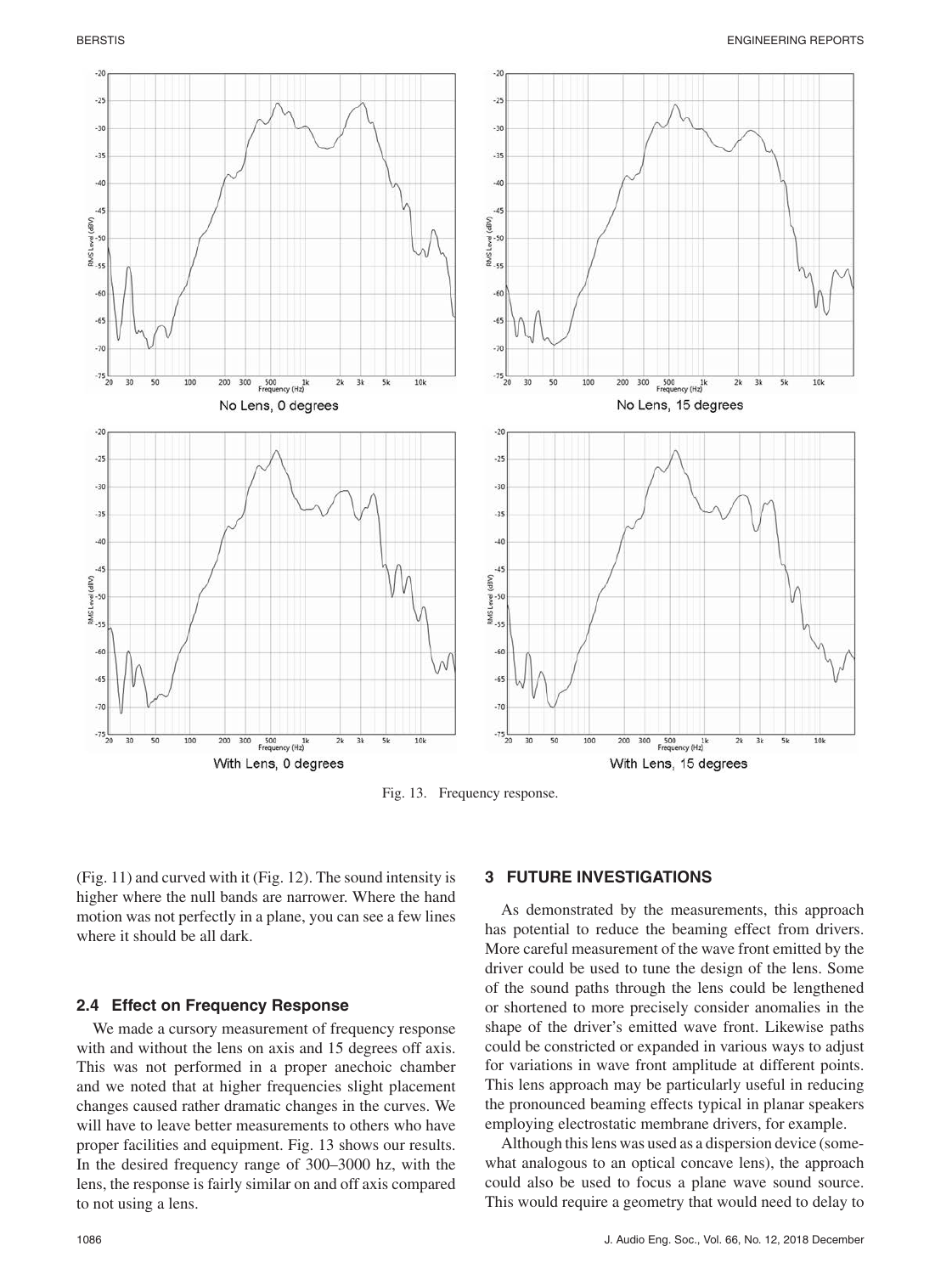

Fig. 14. Practical speaker installation with lenses over midrange and tweeter drivers.

a greater amount, the sound paths which are closer to the axis. The inner tube layers would have to be coiled more than the outer ones. This lens design approach is not readily suitable for imaging (similar to optical camera imaging) because it assumes the sound is entering the lens from a fixed source. It is, however, possible to design acoustic lenses with our approach that preferentially distribute the sound in specific directions, horizontally, for example.

While resonance has not been a noticeable issue, introducing spherical layers of empty breaks in the tubes, shortening each tube's length, may be a solution in situations where this becomes a problem.

# **4 CONCLUSIONS**

In a practical speaker installation (Fig. 14) this acoustic lens reduced the on-axis beaming effect by reshaping the driver's planar wave front into a spherical one. Subjective impressions from listeners were very positive. 3D printing opens up the possibility creating a range of such lenses for various purposes, particularly changing the shape and nature of emitted wave fronts.

# **4 ACKNOWLEDGMENTS**

Many thanks go to Dr. Mark Martin of Audio Precision Inc. for his valuable assistance. Also, thanks to my wife Dr. Sylvia Gray for her encouragement and tolerance of extensive technical intrusions into living spaces.

# **5 REFERENCES**

[1] J. Kates, "Optimum Loudspeaker Directional Patterns," *J. Audio Eng. Soc.*, vol. 28, pp. 787–794 (1980 Nov.). http://www.aes.org/e-lib/browse.cfm?elib=3948

[2] P. Kantrowitz, "Distortion of High-Frequency Loudspeakers," *J. Audio Eng. Soc.*, vol. 10, no. 4, pp. 310–317 (1962 Oct.). http://www.aes.org/e-lib/browse. cfm?elib=835

[3] E. Geddes, "Acoustic Lens, Their Design and Application," presented at the *61st Convention of the Audio Engineering Society* (1978 Nov.) convention paper 1401. http://www.aes.org/e-lib/browse.cfm?elib=2953

[4] JBL "Professional Series Acoustic Lens Family" (1954). http://www.jblpro.com/pub/obsolete/Acoustic\_ Lens Family1.pdf

[5] JBL "Professional Series 2397 Diffraction Horn" (1954). http://www.jblpro.com/pub/obsolete/2397.pdf

[6] C. Chang, K. Firouzi, K. K. Park, A. F. Sarioglu, A. Nikoozadeh, H. Yoon, S. Vaithilingam, T. Carver, and B. T. Khuri-Yakub, "Acoustic Lens for Capacitive Micromachined Ultrasonic Transducers," *J. Micromechanics and Microengineering*, vol. 24, no. 8, (2014 July). https://doi.org/10.1088/0960-1317/24/8/085007

[7] M. Hurwitz, "Acoustic Lens System" US Patent 4,001,766 (1977 Jan.).

[8] G. Maimbourg, A. Houdouin, T. Deffieux, M. Tanter, and J. Aubry, "3D-Printed Adaptive Acoustic Lens as a Disruptive Technology for Transcranial Ultrasound Therapy Using Single-Element Transducers," *Physics in Medicine & Biology*, vol. 63, no. 2 (2018 Jan.). https://doi.org/10.1088/1361-6560/aaa037

[9] B. Hadimioglu, E. Rawson, R. Lujan, M. Lim, J. Zesch, B. Khuri-Yakub, and C. Quate, "High-Efficiency Fresnel Acoustic Lenses," *IEEE Ultrasonics Symposium,* vol. 2, pp. 579–582 (1993 Oct.). https:// doi.org/10.1109/ULTSYM.1993.339544 https://www. researchgate.net/publication/3570074/download

[10] D. Keele, "Time/Phase Behavior of Constant Beamwidth Transducer (CBT) Circular-Arc Loudspeaker Line Arrays," presented at the *139th Convention of the Audio Engineering Society* (2015 Oct.), convention paper 9387. http://www.aes.org/e-lib/browse.cfm?elib=17944

[11] M. Ferralli, D. Moulton, D. Brugger, J. White, and S. Hebrock, "Wide Dispersion Frequency Invariant Acoustic Lens," presented at the *79th Convention of the Audio Engineering Society* (1985 Oct.) convention paper 2267. http://www.aes.org/e-lib/browse.cfm?elib=11488

[12] Bang & Olufsen "Beolab-20." https://www.bangolufsen.com/en/collection/speakers/beolab-20

[13] Illustration of Turbosound Flexarray/Polyhorn. http://europe.nxtbook.com/nxteu/turbosound/brochure/ index.php?startid=8#/10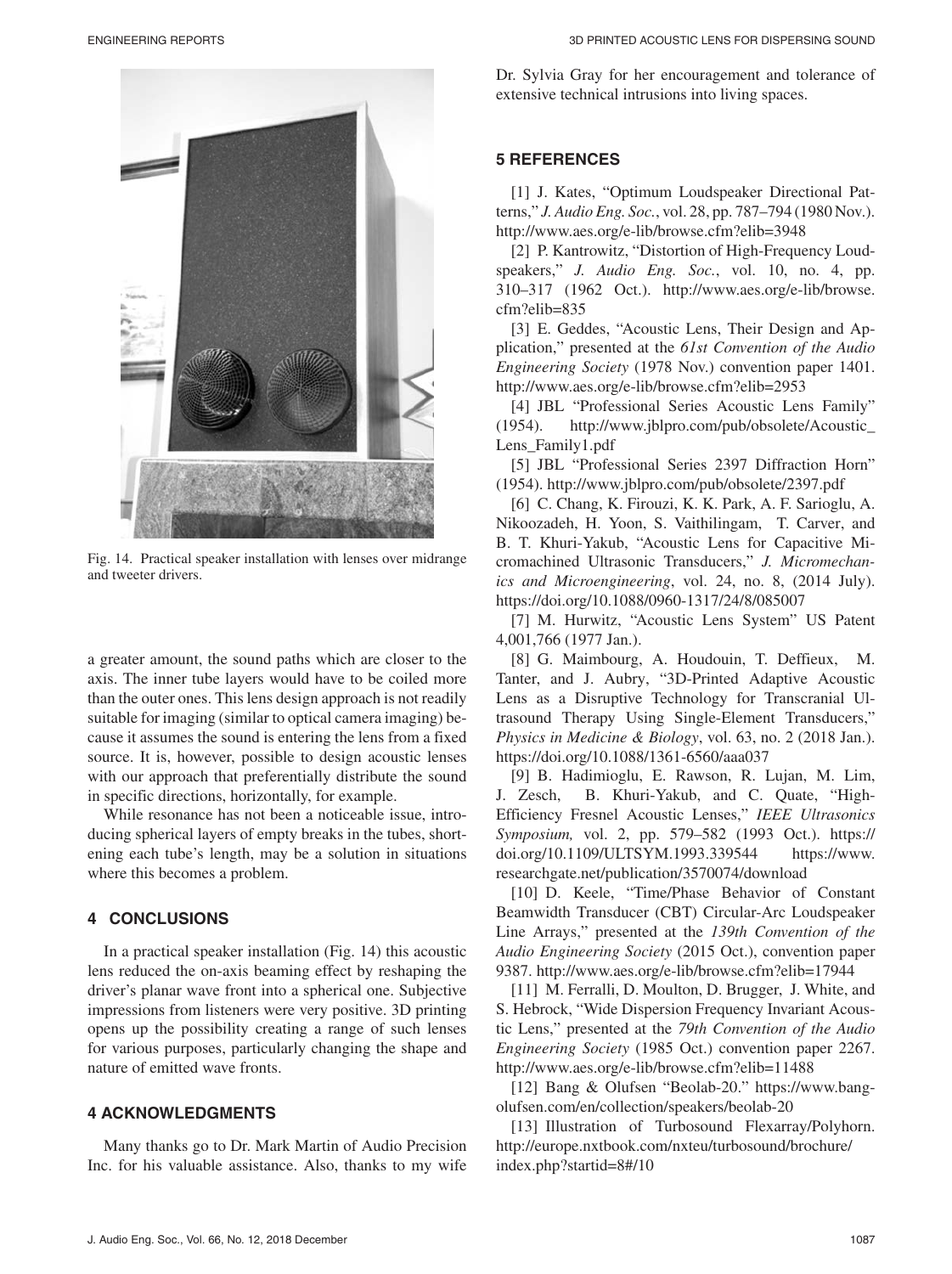#### **APPENDIX**

```
This is the SNOBOL4 program that generated the STL file for the lens:
 ∗ program to generate stl file for acoustic lens
 ∗ this version has round base for midrange driver
    pi = 3.141592653∗ scale factor
    scale = 1.00∗ sizes are in millimeters
 ∗ main height and hemisphere radius and
 ∗ hemisphere radius center z point
    mh = 105.0hr = 125.00hrcz = mh - hr∗ wave's exiting channel width
    wave = 6.0∗ partition thickness
    pth = 1.0
 ∗ center hole radius
    cr = wave / 4.0∗ outer lens radial size
    or = 95.0∗ adjust radial size to proper multiple to
 ∗ make each concentric layer uniform
    orn = CONVERT((or - pth - cr) / (pth + wave), 'INTER')or = pth + cr + orn * (pth + wave)∗ outer flange radial size
    ofr = 133.0∗ outer flange height
    ofh = 4.7∗ mounting hole center distance from overall center
    mhc = 124.0∗ mounting hole radius
    mhr = 4.2∗ offset to make coordinates not negative (rs ∗ scale)
    offset = 135.0 * scale∗ degree granularity
     d0 = 1.0dn = 360.0 / d0dn = CONVERT(dn, 'INTEGR')getdlp EQ(REMDR(360 ∗ 64,dn)) :S(gotd)
     dn = dn + 1 : (qetdlp)
 gotd d = 360.0 / dn
 ∗ define angle adjust routine
    DEFINE('aa(a)')
 ∗ define other drawing routines
    DEFINE('section(sr1,sa1,sz1,sr2,sa2,sz2,sr3,sa3,sz3,'
 + 'sr4,sa4,sz4)dn,n,dd,sr14d,sr23d,sz14d,sz23d,'
 + 'tx3,ty3,tz3,tr3,ta3,tx4,ty4,tz4,tr4,ta4,sx1,'<br>+ 'sy1,sx2,sy2')
      'sy1, sx2, sy2')
    DEFINE('rect(rx1,ry1,rz1,rx2,ry2,rz2,rx3,ry3,rz3,rx4,'
 + 'ry4,rz4)')
    DEFINE('facet(fx1,fy1,fz1,fx2,fy2,fz2,fx3,fy3,fz3)Vx,'
 + 'Vy,Vz,Wx,Wy,Wz,Nx,Ny,Nz,N')
 ∗ routine to make sure there is at least a zero after a
 ∗ decimal point in the output for FreeCAD
    DEFINE('PAD(x)')
     OUTPUT('print3d',7,,'lens.stl')
 ∗ first line of STL file:
     print3d = "solid simplicity"
 ∗∗∗∗∗∗∗∗∗∗∗∗∗∗∗∗∗∗∗∗∗∗∗∗∗∗∗∗∗∗∗∗∗∗∗∗∗∗∗∗∗∗∗∗∗∗∗∗∗∗∗∗∗∗∗∗∗∗∗∗∗
 ∗ make center cylinder first using d degree chunks
     radius = cr; z = hr + hrczsection(cr,0.0,0.0,cr,0.0,z,cr,360.0,z,cr,360.0,0.0)
     rad = cr + pth
 ∗ make top cap for center
     section(cr,0.0,z,rad,0.0,z,rad,360.0,z,cr,360.0,z)
```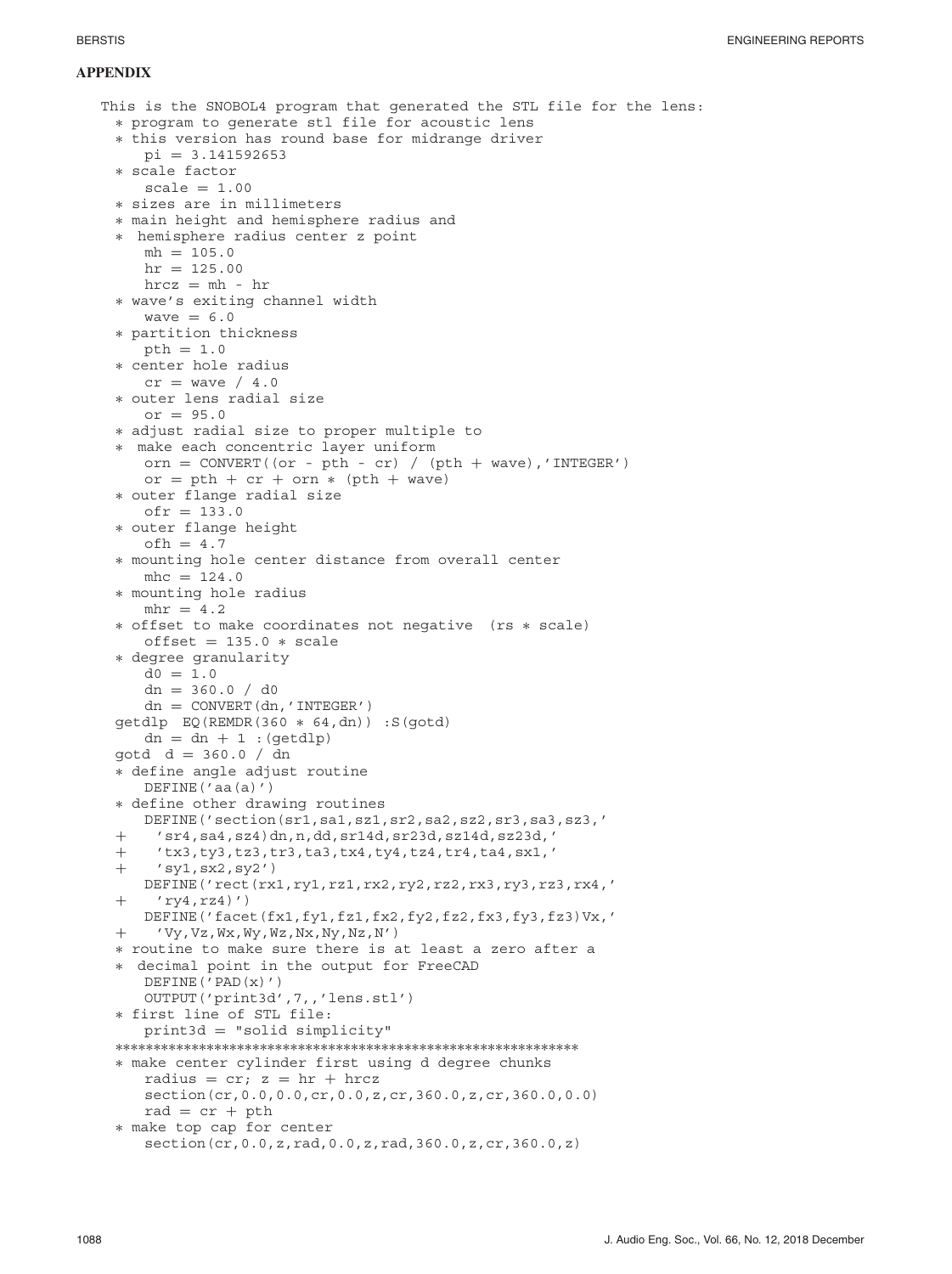```
∗ make bottom cap for center
   z = 0.0section(cr,360.0,z,rad,360.0,z,rad,0.0,z,cr,0.0,z)
∗ previous height
   ph = hr + hrcz∗ previous radius
   pr = rad
∗∗∗∗∗∗∗∗∗∗∗∗∗∗∗∗∗∗∗∗∗∗∗∗∗∗∗∗∗∗∗∗∗∗∗∗∗∗∗∗∗∗∗∗∗∗∗∗∗∗∗∗∗∗∗∗∗∗∗∗∗
∗ now do layers of twisted channels
lplayer
   m = m + 1∗ make last layer partition thickness larger
   NE(m,14) : S(nochng)
   pth = pth * 2.0orn = CONVERT((or - pth - cr) / (pth + wave), 'INTEGR')or = pth + cr + orn * (pth + wave)radiusAT = radiusA + pthnochng
∗ this radial layer
∗ layer's inner radius
   radius = pr∗ layer's outer radius
   radiusA = radius + wave∗ layer's outer wall radius
   radiusAT = radiusA + pth∗ layer's inner height
   ih = ph∗ layer's outer height
   oh = \cos(\arcsin(\text{radiusA} / hr)) * hr + hrcz∗ sound's exit height
   eh = MIN(oh + wave / 2.0, (ih + oh) / 2.0)
∗ sound path desired length
   spdl = SQRT( ((radius + radiusA) / 2.0) ** 2 + eh * eh)
∗ tilt angle of channel
   tilt = 90.0 - arcsin(eh / spdl)tilt D = sin(tilt) / cos(tilt)∗ calculate total horizontal twist angle
   hta = aa(eh * tiltD * 360.0 / (pi * (radius + radiusA)))
∗ radial separator thickness increases with tilt angle
   rth = pth / cos(tilt)∗ tangential separator thickness
   tth = pth∗ vertical angle delta
   vad = d
∗ vertical height delta
   vd = vad ∗ 2.0 ∗ pi ∗ radius / (360.0 ∗ tiltD)
∗ channel angle span for walls and overall
   anglei = 360.0 * (wave + rth) / ((radius + radiusA) *pi * cos(tilt))
   angled = CONVERT(anglei,'INTEGER')
   anglenn = 360 / angled
   angled = aa(360.0 / anglenn)
   anglen = CONVERT(360 / angled,"INTEGER")
   angled = aa(360.0 / anglen)anglet = aa(360.0 * rth / ((radius + radius) * pi))angle = d EQ(angle) : F(noatwarn)noatwarn
   anglew = angled - anglet
∗ angle remainder to add d by d
   angler = 360 - anglen ∗ angled
∗ outward top cap all the way around
   r1 = radiusA; a1 = 0.0; z1 = oh
   r2 = radiusAT; a2 = 0.0; z2 = oh
   r3 = radiusAT; a3 = 360.0; z3 = oh
   r4 = radiusA; a4 = 360.0; z4 = oh
∗ cap:
   section(r1,a1,z1,r2,a2,z2,r3,a3,z3,r4,a4,z4)
```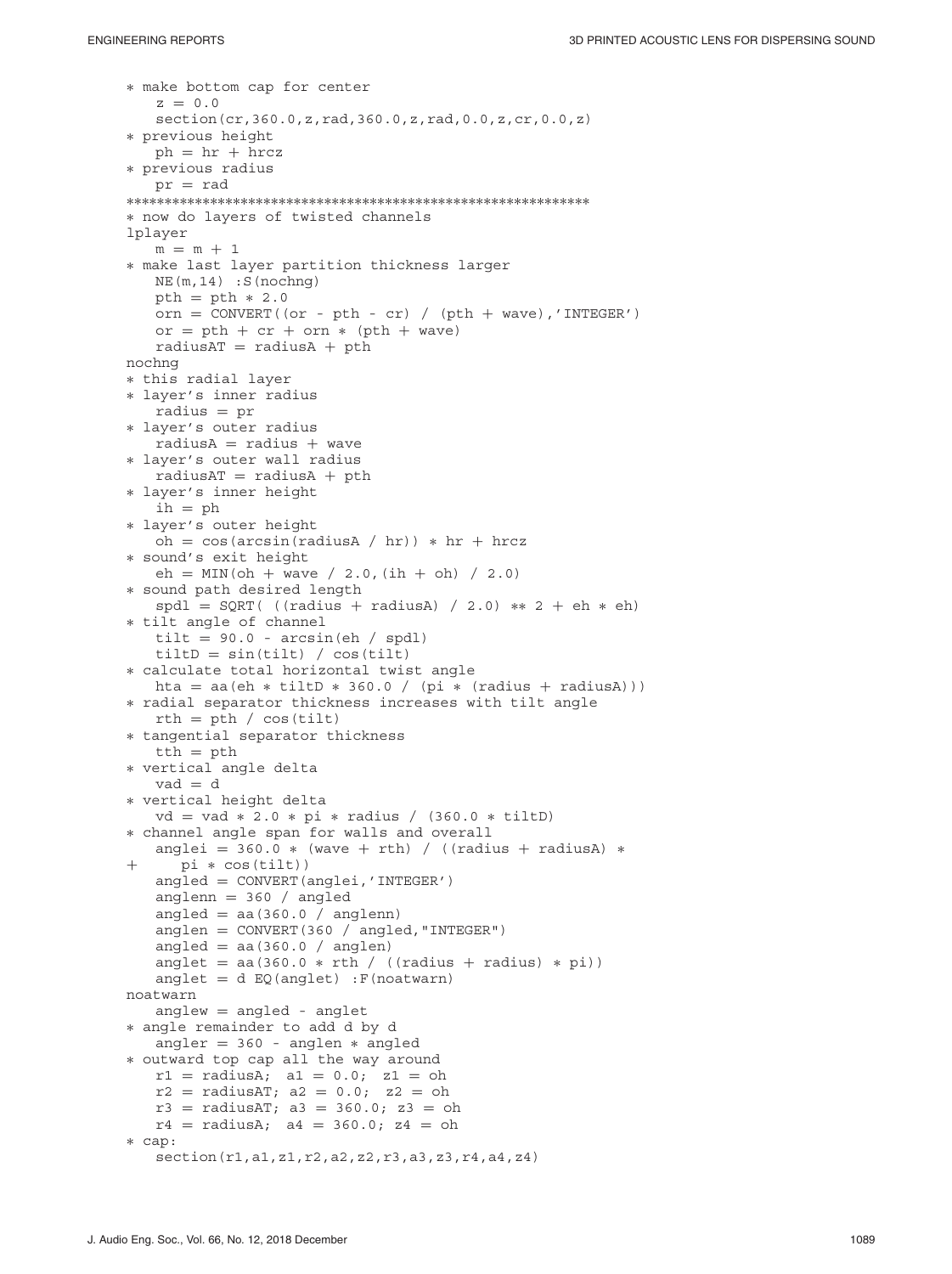```
∗ outward bottom cap all the way around
   r1 = radiusA; a1 = 360.0; z1 = 0.0
   r2 = radiusAT; a2 = 360.0; z2 = 0.0
   r3 = radiusAT; a3 = 0.0; z3 = 0.0
   r4 = radiusA; a4 = 0.0; z4 = 0.0∗ cap:
   section(r1,a1,z1,r2,a2,z2,r3,a3,z3,r4,a4,z4)
   anglea = 0.0; anglerem = angler
   channel = 0∗ do next concentric layer
lparound angle = anglea
   angledi = angle; anglewi = angleEQ(anglerem) :S(noangleadjust)
   angledi = angled + d; anglewi = anglew + d
   anglerem = anglerem - d
noangleadjust
   channel = channel + 1za = ih; zb = oh; zc = oh; zd = ihzad = oh - vd; zbd = oh - vd; zcd = oh - vd; zdd = oh - vdn = 0∗ radial wall chunk 1 - clockwise side
   r1 = radius; a1 = angle; z1 = za;r2 = radiusA; a2 = angle; z2 = zbr3 = radiusA; a3 = angle + hta; z3 = 0.0
   r4 = radius; a4 = angle + hta; z4 = 0.0∗ wall:
   section(r1,a1,z1,r2,a2,z2,r3,a3,z3,r4,a4,z4)
∗ radial wall chunk 2 - outer wall
   r1 = radiusA; a1 = angle;
   r2 = radiusA; a2 = angle + anglewi; z2 = zc
   r3 = radiusA; a3 = angle + anglewi + hta; z3 = 0.0<br>r4 = radiusA; a4 = angle + hta; z4 = 0.0
   r4 = radiusA; a4 = angle + hta;
∗ wall:
   section(r1,a1,z1,r2,a2,z2,r3,a3,z3,r4,a4,z4)
∗ radial wall chunk 3 - counterclockwise side
   r1 = radiusA; a1 = angle + anglewi; z1 = zc<br>r2 = radius; a2 = angle + anglewi; z2 = zd
   r2 = radius; a2 = angle + anglewi;
   r3 = radius; a3 = angle + hta + anglewi; z3 = 0.0
   r4 = radiusA; a4 = angle + hta + anglewi; z4 = 0.0
∗ wall:
   section(r1,a1,z1,r2,a2,z2,r3,a3,z3,r4,a4,z4)
∗ counterclockwise side bottom cap
r1 = radius; al = angle + hta + anglewi + anglet; z1 = 0.0
r2 = radiusA; a2 = angle + hta + anglewi + anglet; z2 = 0.0
r3 = radiusA; a3 = angle + hta + anglewi; z3 = 0.0<br>
r4 = radius; a4 = angle + hta + anglewi; z4 = 0.0
r4 = radius; a4 = angle + hta + anglewi;∗ wall:
   section(r1,a1,z1,r2,a2,z2,r3,a3,z3,r4,a4,z4)
∗ radial wall chunk 4 - inner wall
   r1 = radius; a1 = angle + anglewi; z1 = zd<br>r2 = radius; a2 = angle; z2 = za
   r2 = radius; a2 = angle; z2 = za<br>r3 = radius; a3 = angle + hta; z3 = 0.0r3 = radius; a3 = angle + hta;
   r4 = radius; a4 = angle + anglewi + hta; z4 = 0.0
∗ wall:
   section(r1,a1,z1,r2,a2,z2,r3,a3,z3,r4,a4,z4)
∗ side cap inner part
   r1 = radius; al = angle + anglewi; z1 = zdr2 = radiusA; a2 = angle + anglevi; z2 = zcr3 = radiusA; a3 = angle + angledi; z3 = zc
   r4 = radius; a4 = angle + angledi; z4 = zd∗ cap:
   section(r1,a1,z1,r2,a2,z2,r3,a3,z3,r4,a4,z4)
   anglea = anglea + angledi
   GE(anglea,360.0) :F(lparound)
∗ check layer loop
   pr = radiusAT; ph = ohLT(radiusA,or) :S(lplayer)
∗ make outside main wall
```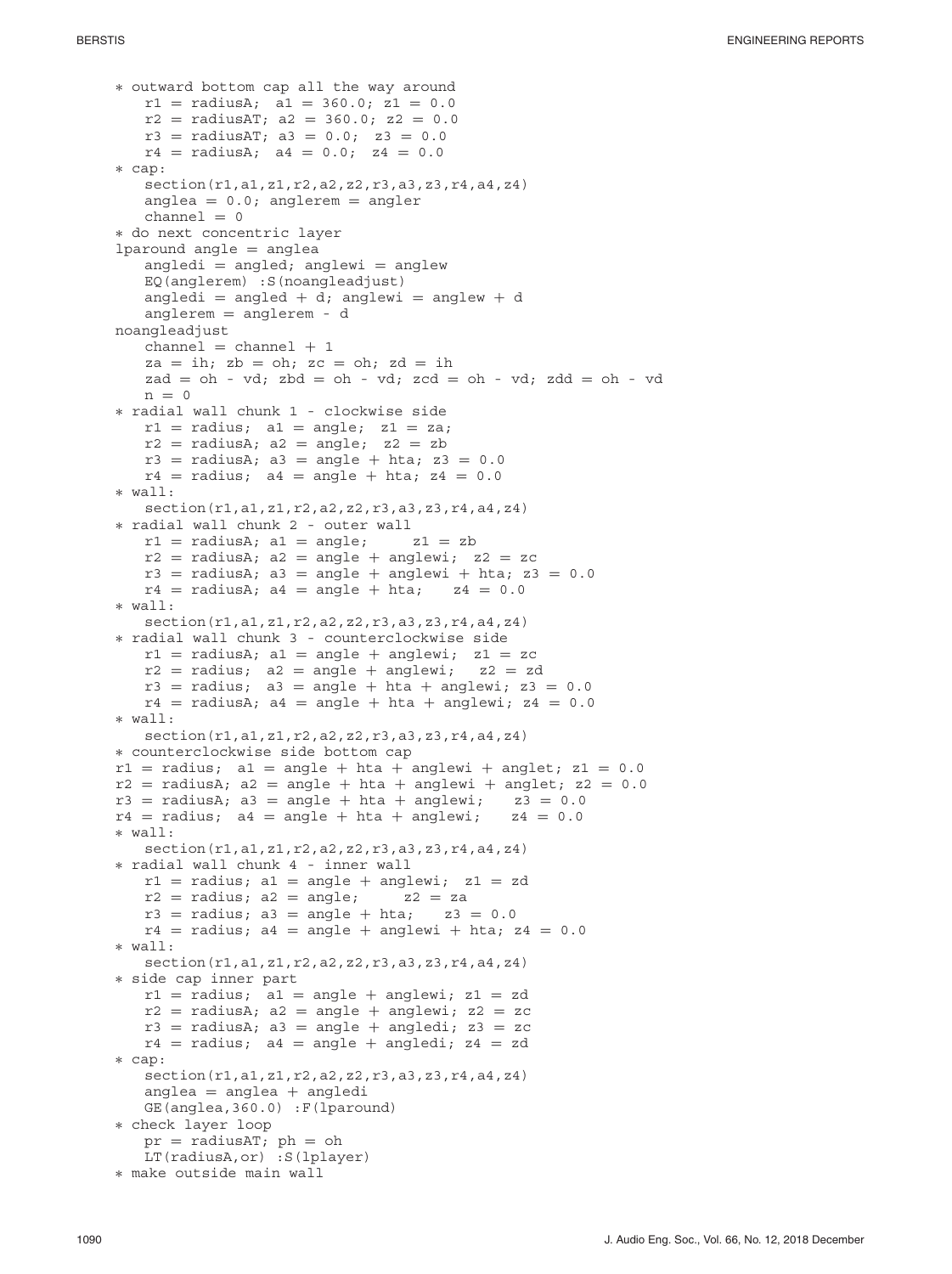```
radius = pr; r1 = radius; a1 = 0.0z1 = ph; r2 = radius; a2 = 0.0z2 = ofh + ofh; r3 = radius; a3 = 360.0z3 = ofh + ofh; r4 = radius; a4 = 360.0z4 = ph∗ Vertical outer wall:
   section(r1,a1,z1,r2,a2,z2,r3,a3,z3,r4,a4,z4)
∗ make outside main wall fillet
   radius = pr
   r1 = radius; a1 = 0.0; z1 = ofh + ofh
   r2 = radius + ofh; a2 = 0.0; z2 = ofh
   r3 = radius + ofh; a3 = 360.0; z3 = ofh
   r4 = radius; a4 = 360.0; z4 = ofh + ofh
∗ Vertical outer wall fillet:
   section(r1,a1,z1,r2,a2,z2,r3,a3,z3,r4,a4,z4)
∗ inner radius for bottom
   iradius = radius
∗ radius starting from fillet
   radius = radius + ofh
∗ make outer flange
∗ outer flange wall:
   r1 = ofr; a1 = 0.0; z1 = ofh
   r2 = ofr; a2 = 0.0; z2 = 0.0r3 = ofr; a3 = 360.0; z3 = 0.0
   r4 = ofr; a4 = 360.0; z4 = ofh
   section(r1,a1,z1,r2,a2,z2,r3,a3,z3,r4,a4,z4)
∗ outer flange top:
   r1 = radius; a1 = 0.0; z1 = ofh
   r2 = ofr; a2 = 0.0; z2 = ofhr3 = ofr; a3 = 360.0; z3 = ofh
   r4 = radius; a4 = 360.0; z4 = ofhsection(r1,a1,z1,r2,a2,z2,r3,a3,z3,r4,a4,z4)
∗ outer flange bottom:
   section(iradius,a4,0.,r3,a3,0.,r2,a2,0.,iradius,a1,0.)
∗ make 8 mounting holes
   holea = 0.0holelp
   mhx = mhc * cos(holea); mhy = mhc * sin(holea)angle = 0.0∗ making hole at holea
drilllp angled = angle + 5.0x1 = mhx + mhr * cos(angle); y1 = mhy + mhr * sin(angle);x2 = mhx + mhr * cos(angle); y2 = mhy + mhr * sin(angle);x3 = mhx + mh + cos(angled); y3 = mh + mh + sin(angled);x4 = mhx + mh + cos(angled); y4 = mh + mh + sin(angled);z1 = 0.0; z2 = ofh; z3 = ofh; z4 = 0.0; x5 = mh; y5 = mh∗ Vertical center wall of mounting hole:
   rect(x1,y1,z1,x2,y2,z2,x3,y3,z3,x4,y4,z4)
∗ bottom and top of mounting hole
   facet(x5,y5,z1,x2,y2,z1,x3,y3,z1)
   facet(x5,y5,z2,x3,y3,z2,x2,y2,z2)
   angle = angled LT(angled, 360.0) :S(drilllp)
   holea = holea + 45.0 LT(holea, 315.0) :S(holelp)
∗ done with mounting holes
   :(done)
∗ draw curved surface based on polar coordinate corner points
∗ center of curvature is around z axiz at d angle increments
∗ so that all facets match boundaries
section dd = d; dd = -d LT(sa4 - sa1)
   dn = CONVERT(ABS((dd * 0.25 + sa4 - sa1) / d),'INTEGER')
   sr14d = ABS(d / (sa4 - sa1)) * (sr4 - sr1)sr23d = ABS(d / (sa3 - sa2)) * (sr3 - sr2)sz14d = ABS(d / (sa4 - sa1)) * (sz4 - sz1)sz23d = ABS(d / (sa3 - sa2)) * (sz3 - sz2)n = 0sectionflp
   sx1 = sr1 * cos(sa1); sy1 = sr1 * sin(sa1)sx2 = sr2 * cos(sa2); sy2 = sr2 * sin(sa2)EQ(n, dn - 1): F(sectionnae)
```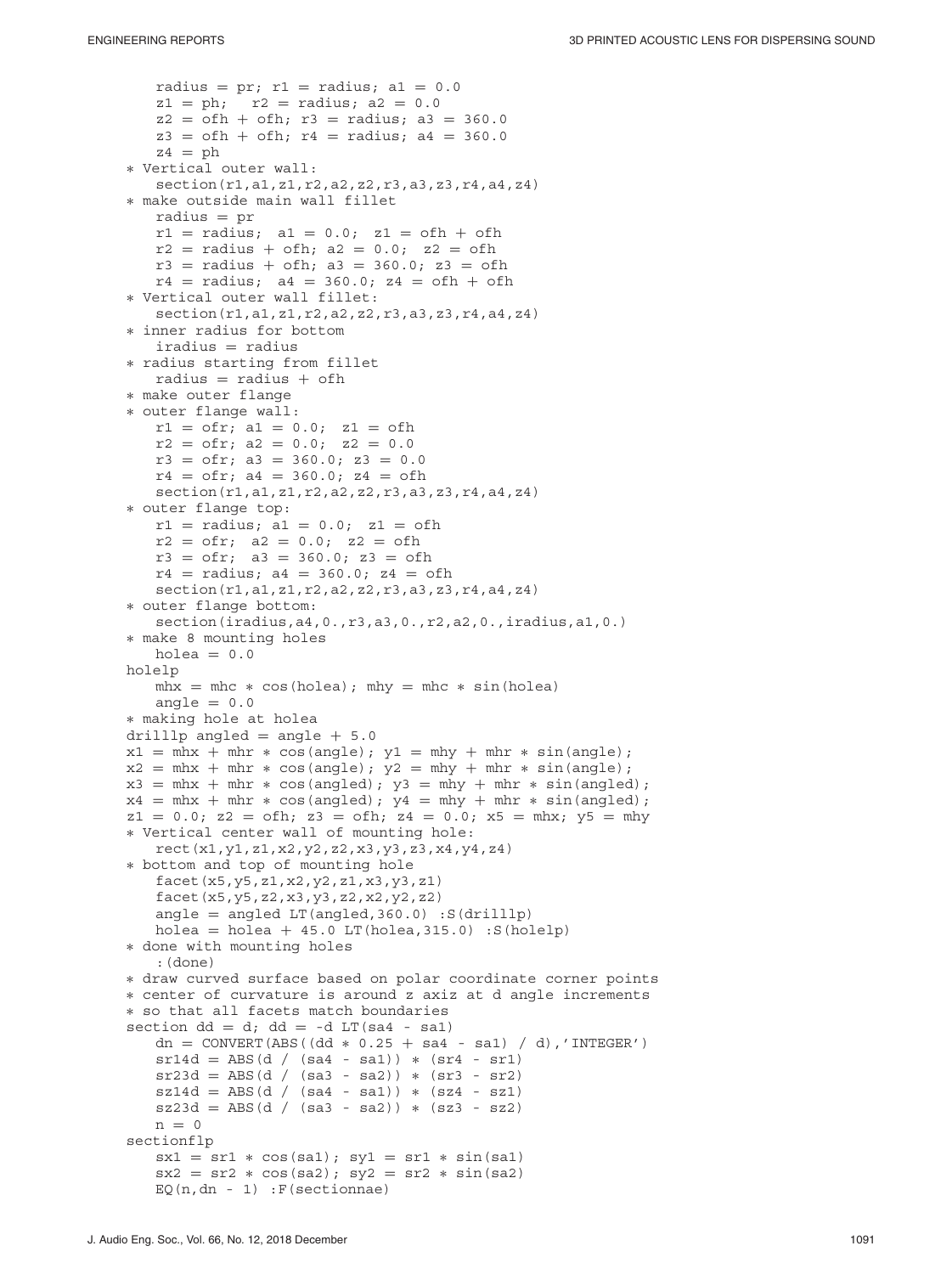```
tx3 = sr3 * cos(sa3); ty3 = sr3 * sin(sa3); tz3 = sz3tr3 = sr3; ta3 = sa3tx4 = sr4 * cos(sa4); ty4 = sr4 * sin(sa4)tz4 = sz4; tr4 = sr4; ta4 = sa4:(sectionae)
sectionnae
   tx3 = (sr2 + sr23d) * cos(sa2 + dd)ty3 = (sr2 + sr23d) * sin(sa2 + dd)tz3 = sz2 + sz23d; tx3 = sr2 + sr23d\text{ta3} = \text{sa2} + \text{dd}tx4 = (sr1 + sr14d) * cos(sa1 + dd)ty4 = (sr1 + sr14d) * sin(sa1 + dd)tz4 = sz1 + sz14d; tr4 = sr1 + sr14d; ta4 = sa1 + ddsectionae
   EQ(sa1,sa2) :S(sectionrect)
   EQ(sz2,tz3) :S(sectionrect)
   section(sr2,sa2,sz2,tr3,ta3,tz3,tr4,ta4,tz4,sr1,sa1,sz1)
   :(sectionnext)
sectionrect
   rect(sx1,sy1,sz1,sx2,sy2,sz2,tx3,ty3,tz3,tx4,ty4,tz4)
sectionnext
   n = n + 1 LT(n, dn - 1) : F(RETURN)
   sal = sal + dd; sa2 = sa2 + dd
   szi = sz1 + sz14d; sz2 = sz2 + sz23dsrl = srl + srl4d; sr2 = sr2 + sr23d:(sectionflp)
∗ draw a rectangle using two triangle facets
rect facet(rx1,ry1,rz1,rx2,ry2,rz2,rx3,ry3,rz3) :F(FRETURN)
   facet(rx1,ry1,rz1,rx3,ry3,rz3,rx4,ry4,rz4) :F(FRETURN)
   :(RETURN)
∗ draw a triangle facet
facet Vx = fx2 - fx1; Vy = fy2 - fy1; Vz = fz2 - fz1Wx = fx3 - fx2; Wy = fy3 - fy2; Wz = fz3 - fz2Nx = Vy ∗ Wz - Vz ∗ Wy; Ny = Vz ∗ Wx - Vx ∗ Wz
   Nz = Vx ∗ Wy - Vy ∗ Wx
   N = SQRT(Nx ∗ Nx + Ny ∗ Ny + Nz ∗ Nz)
   Nx = Nx / N; Ny = Ny / N; Nz = Nz / Nprint3d = "facet normal " PAD(Nx) " PAD(Ny) " " PAD(Nz)print3d = "outer loop"
   print3d = "vertex" PAD((fx1 + offset) ∗ scale)' '
+PAD((fy1 + offset) ∗ scale) ' ' PAD(fz1 ∗ scale) :F(FRETURN)
   print3d = "vertex " PAD((fx2 + offset) * scale)''
+PAD((fy2 + offset) ∗ scale) ' ' PAD(fz2 ∗ scale) :F(FRETURN)
   print3d = "vertex " PAD((fx3 + offset) ∗ scale)' '
+PAD((fy3 + offset) ∗ scale) ' ' PAD(fz3 ∗ scale) :F(FRETURN)
   print3d = "endloop"; print3d = "endfacet"factorout = facetcount + 1 : (RETURN)
∗ angle adjust : make angle nearest multiple of d
aa aa = CONVERT((a + 0.5 * d) / d,'INTERCF') * d : (RETURN)PAD PAD = x + 0.0∗ FreeCAD needs to see a trailing zero after a decimal point
   PAD RPOS(1) "." = ".0"; PAD '-' :(RETURN)
∗ last line of STL file:
done print3d = "endsolid simplify"END
```